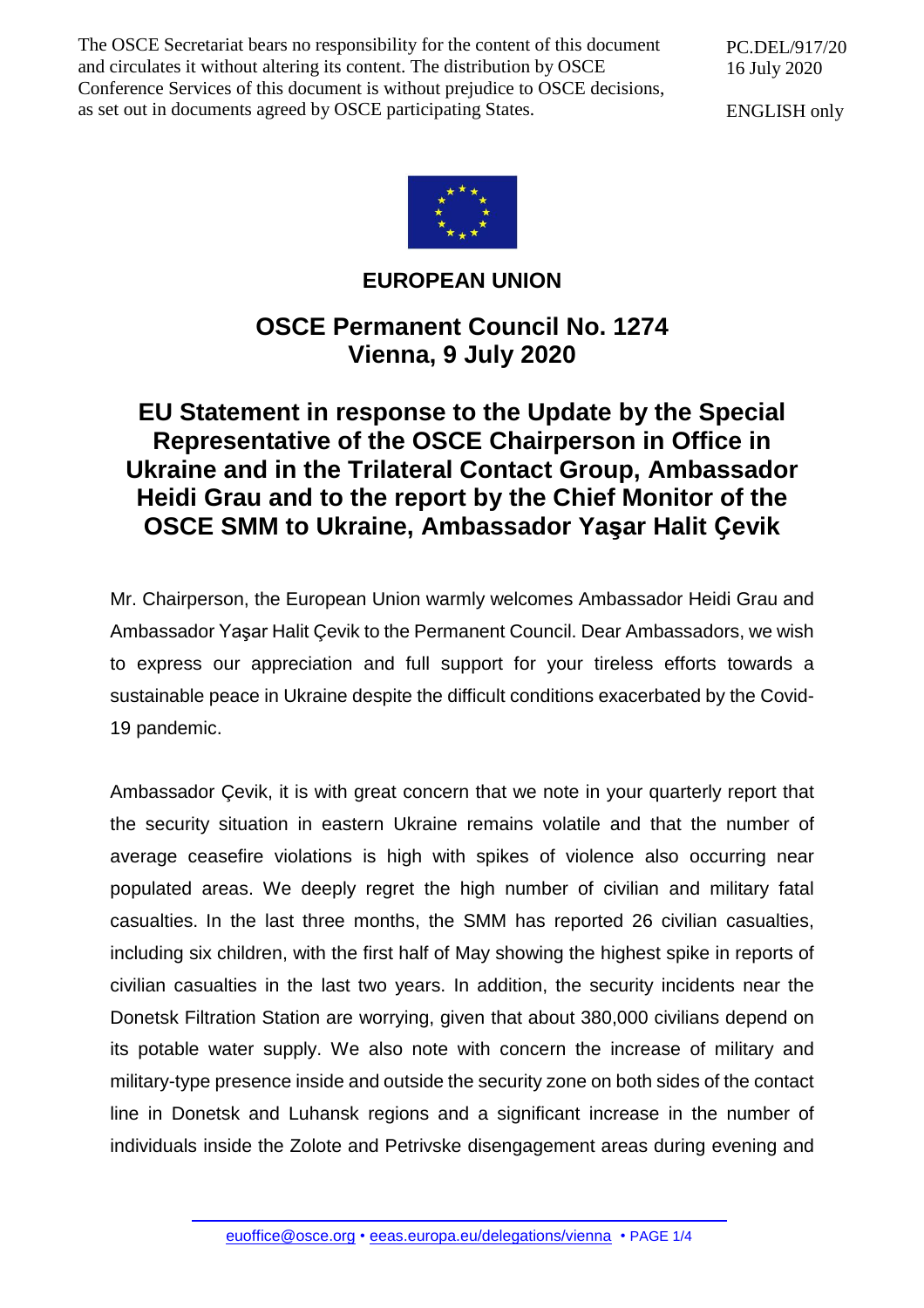night hours, as well as reports on the renewed fortification works by Russia-backed armed formations inside Petrivske disengagement area.

It is also highly concerning to hear from you, Ambassador Çevik, that the restrictions on the freedom of movement of the SMM in the non-government controlled areas, introduced under the pretext of the Covid-19 pandemic, are constraining SMM's ability to implement its mandate. It is absolutely unacceptable that the Russian-backed armed formations are hindering the SMM from travelling without undue restrictions across the contact line, as it hampers the work of the mission to the extent that sustaining operations in non-government controlled areas could soon become impossible. We also note that similar restrictions seem not to be imposed on the segment of the Ukraine-Russia state border that is currently not under control of the Ukrainian government. The EU calls on Russia to use its considerable influence over the armed formations it backs in order to ensure that the mandate of the SMM is respected.

In addition, as depicted in your report, Ambassador Çevik, there are also other violations of the SMM's mandate. Signal interference and small-arms fire on SMM's technical equipment are reducing the SMM's ability to effectively conduct monitoring, including in the disengagement areas. We regret the deliberate destruction of SMM cameras and note that there were four incidents only in June. We look forward to a thorough investigation of these incidents with the results reported to the Permanent Council. The presence of mines, UXO and other explosive objects are further restricting the freedom of movement of the SMM. We also note in the report that the SMM has observed a convoy of cargo trucks entering and another one exiting Ukraine on a dirt road near Cheremshyne at night where there is no border crossing infrastructure. It also observed stationary trucks near Hlynka, Stepne and Manych and a cargo train exiting Ukraine near Vyselky. However, when the SMM has approached these areas, the members of the armed formations asked the SMM to leave soon after arrival. We are grateful to the SMM for being able to provide this important reporting, despite the restrictions. We urge the Russian Federation to use its considerable influence over the armed formations it backs in order to make sure that all undue restrictions of the SMM are removed.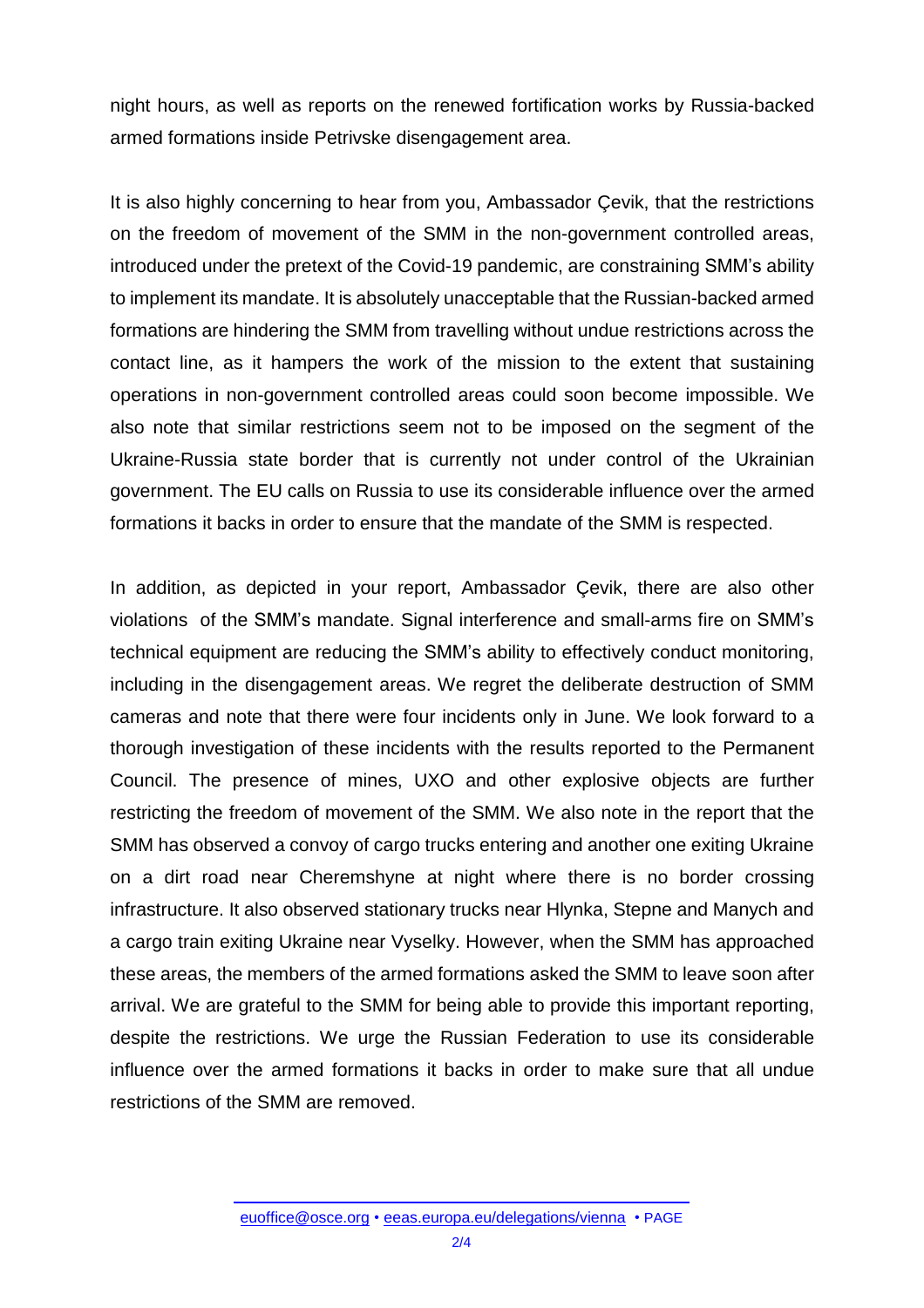All of these security incidents are occurring notwithstanding the commitment to a full and comprehensive ceasefire adopted in the Trilateral Contact Group in December 2019 in line with the conclusions of the Normandy Summit in Paris on 9 December. We urge the sides to recommit to the ceasefire and welcome the UN Security Council Resolution 2532 (2020) on COVID-19, expressing its support for the Secretary-General Guterres' appeal for a global ceasefire amid the pandemic.

Ambassador Grau, we take note of the constructive discussions within the TCG during the last meetings under your firm leadership. We hope to see tangible progress soon in areas such as agreeing on a simultaneous re-opening of the remaining temporarily closed entry-exit crossing points, an updated demining plan and another release and exchange of conflict-related detainees. In this context, we commend the political will and constructive approach by Ukraine on the settlement of this conflict.

As a signatory of the Minsk agreements, Russia has accepted its responsibility for a sustainable political settlement of the conflict and the implementation of the provisions of these agreements. We urge the Russian Federation to assume this responsibility by acting constructively within the Trilateral Contact Group and the Normandy format. We remind Russia that the recently prolonged EU economic sanctions targeting specific economic sectors of the Russian Federation are linked to Russia's full implementation of the Minsk agreements.

The European Union does not recognise the illegal annexation of the Autonomous Republic of Crimea and the city of Sevastopol by the Russian Federation, and, therefore, condemns the voting procedures on amendments to the constitution of the Russian Federation concluded on 1 July 2020 that took place in the Crimean peninsula, in violation of international law. The EU deplores the participation in the voting procedures of residents of the non-government controlled areas of Ukraine, to whom Russian passports have been selectively issued in a simplified procedure, in disregard of the spirit of the Minsk agreements.

The EU remains firm in its call on all sides to swiftly and fully implement the Minsk agreements and honour their commitments in full in order to achieve a sustainable political solution to the conflict in line with OSCE principles and commitments. We call on Russia to fully assume its responsibility in this regard and to use its considerable